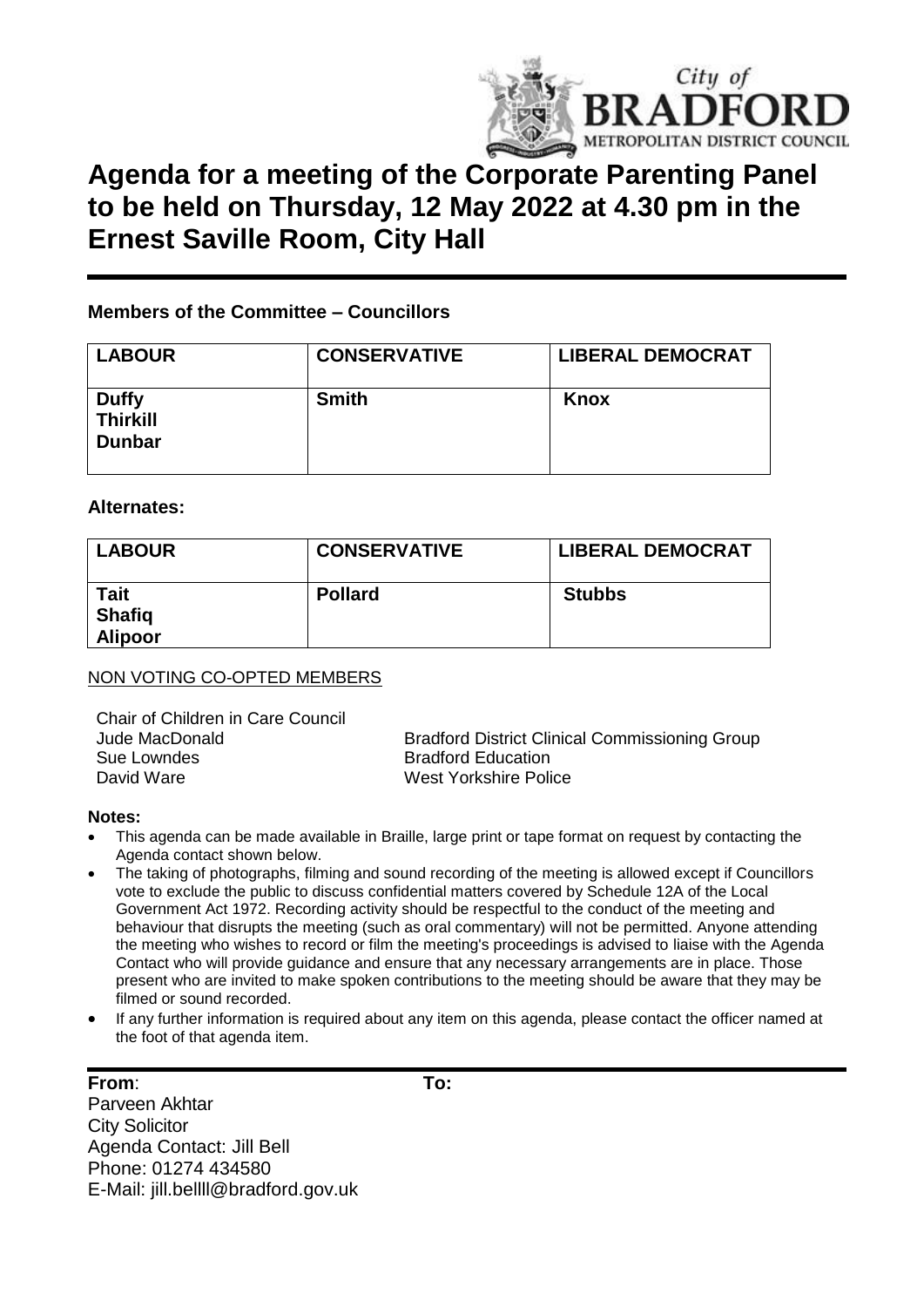# **A. PROCEDURAL ITEMS**

# **1. ALTERNATE MEMBERS (Standing Order 34)**

The City Solicitor will report the names of alternate Members who are attending the meeting in place of appointed Members.

(Jill Bell – 01274 434580)

# **2. DISCLOSURES OF INTEREST**

(Members Code of Conduct - Part 4A of the Constitution)

To receive disclosures of interests from members and co-opted members on matters to be considered at the meeting. The disclosure must include the nature of the interest.

An interest must also be disclosed in the meeting when it becomes apparent to the member during the meeting.

*Notes:*

- *(1) Members may remain in the meeting and take part fully in discussion and voting unless the interest is a disclosable pecuniary interest or an interest which the Member feels would call into question their compliance with the wider principles set out in the Code of Conduct. Disclosable pecuniary interests relate to the Member concerned or their spouse/partner.*
- *(2) Members in arrears of Council Tax by more than two months must not vote in decisions on, or which might affect, budget calculations, and must disclose at the meeting that this restriction applies to them. A failure to comply with these requirements is a criminal offence under section 106 of the Local Government Finance Act 1992.*
- *(3) Members are also welcome to disclose interests which are not disclosable pecuniary interests but which they consider should be made in the interest of clarity.*
- *(4) Officers must disclose interests in accordance with Council Standing Order 44.*

(Jill Bell – 01274 435680)

**3. MINUTES**

 $1 - 6$ 

#### **Recommended –**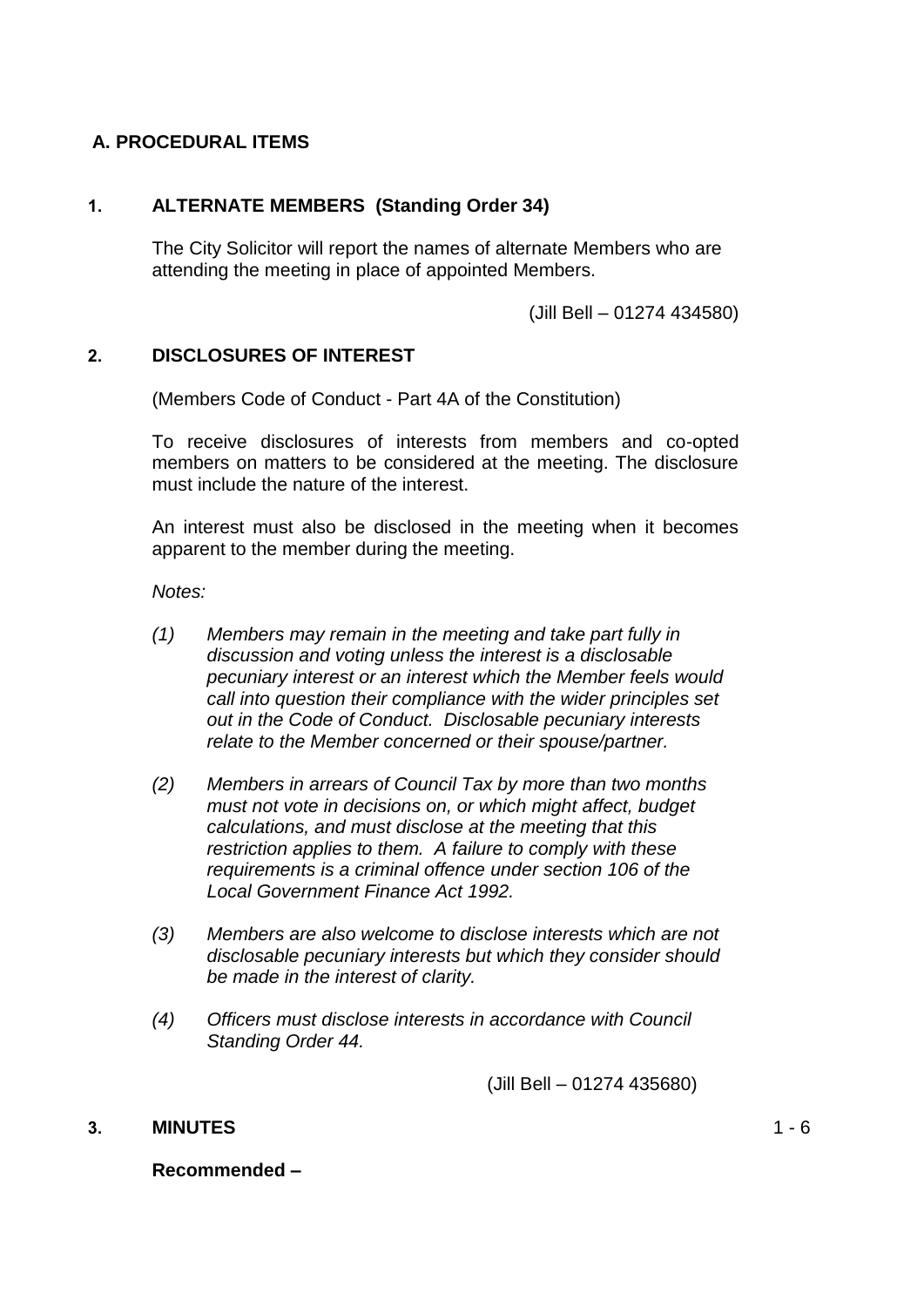**That the minutes of the meeting held on 16 March 2022 be signed as a correct record (attached).**

(Jill Bell – 01274 434580)

#### **4. INSPECTION OF REPORTS AND BACKGROUND PAPERS**

(Access to Information Procedure Rules – Part 3B of the Constitution)

Reports and background papers for agenda items may be inspected by contacting the person shown after each agenda item. Certain reports and background papers may be restricted.

Any request to remove the restriction on a report or background paper should be made to the relevant Strategic Director or Assistant Director whose name is shown on the front page of the report.

If that request is refused, there is a right of appeal to this meeting.

Please contact the officer shown below in advance of the meeting if you wish to appeal.

(Jill Bell - 01274 434580)

#### **B. BUSINESS ITEMS**

#### **5. LOCAL OFFER- LEAVING CARE SERVICE**

The Strategic Director Children's Services wil present a report **(Document "J")** setting out a revision of the Local Offer for Bradford Care Leavers (April 2022).

#### **Recommended –**

**That the views of the Corporate Parenting Panel are sought on the revised change of the Local Offer.**

(Louisa Kay – 07855177078)

#### **6. REGULATION 44 VISITS**

The Strategic Director of Children's Services willpresent a report **(Document "K")** which provides the Corporate Parenting with an update on Bradford's children's homes, their Ofsted grades and the process of Regulation 44 Visits.

#### **RECOMMENDATIONS**

**The report is for information only**

39 - 50

7 - 38